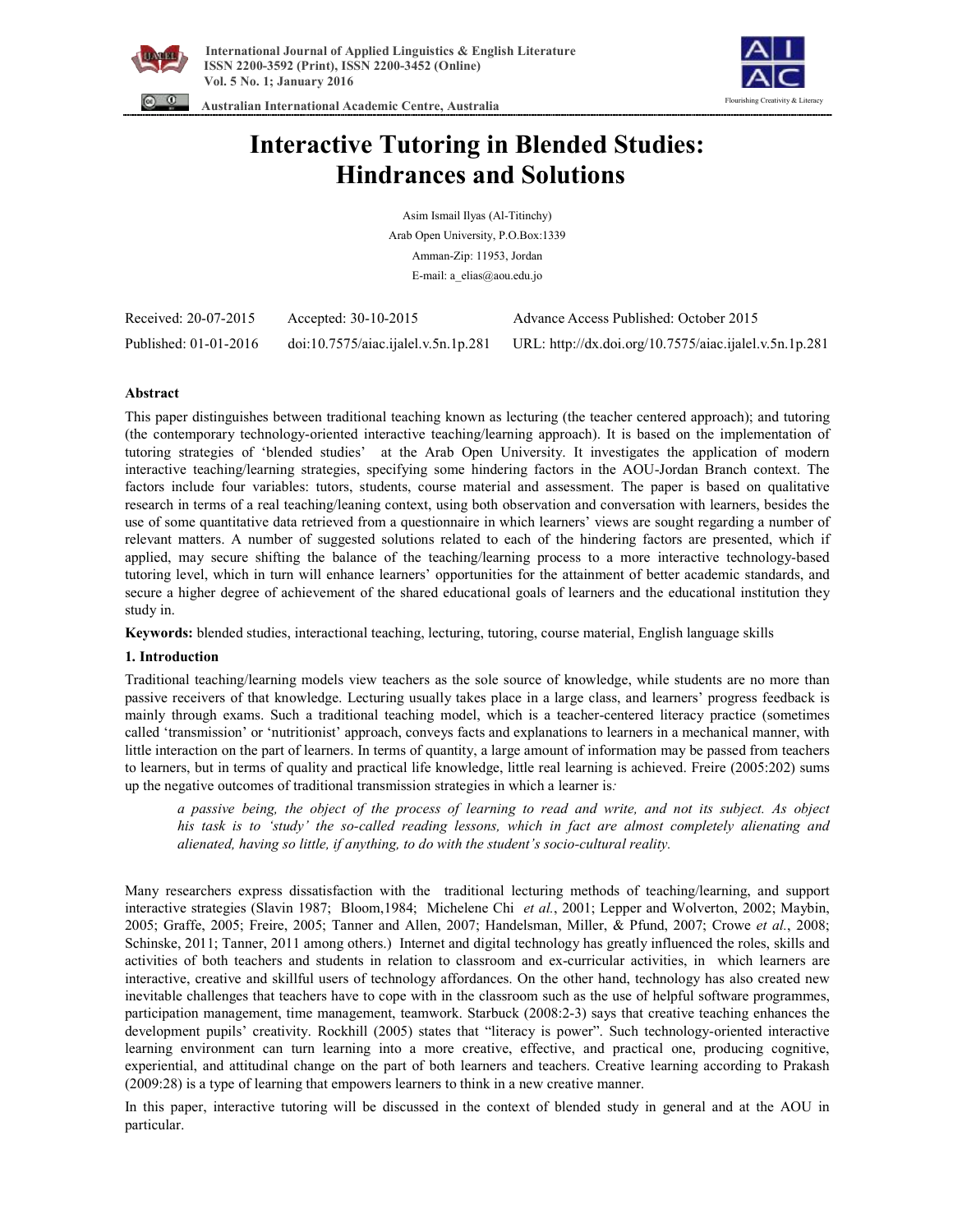# *1.1 Interactive Tutoring*

The term 'tutoring' has been associated with teaching fewer numbers of learners at universities, in which a class is divided into a number of groups for tutoring purposes. In this paper, 'tutoring' is not restricted to small numbers of learners, since modern technology can facilitate the process of teaching/learning even with large groups. Tutoring is associated with the quality of the teaching/learning process. Tutoring is seen as a matter of interactive, teaching/learning that aims at providing learners with life-long knowledge and experience rather than a matter of fewer numbers of learners. Even in the case of a small class, the type of teaching practiced can be traditional lecturing, in which the learner is a passive receiver of knowledge; whereas competent tutors with the help of modern technology can shift the teaching process into tutoring even when a class consists of larger numbers.

## *1.2 Pre-requisites of Successful Interactive Tutoring*

Achieving the highly aspired goals of interactive tutoring requires proper application and implementation of modern teaching strategies in relation to four essential parameters which are dynamic components of the teaching/learning process: tutor, student, course material, and assessment. Taken together, these parameters can create a successful interactive tutoring environment that is capable of achieving highly aspired academic and educational goals even with large groups of learners.

# 1.2.1 Tutors

A competent tutor is a dynamic component and important factor in the teaching/learning process. In order to succeed in their feat, tutors have to meet a number of essential prerequisites in relation to their skills, knowledge, and experience:

1.2.1.1 Tutors ought to have adequate pedagogical knowledge to make the best of the non- conventional interactive class environment, utilizing technology and the learners' knowledge and experiences.

1.2.1.2 Tutors should form a general picture of tutees' levels of understanding and skills in order to be able to diagnose potential difficulties, overcome them and find out how to proceed to more challenging work.

1.2.1.3 Tutors ought to be confident, organized, and provided with excellent knowledge of the subject matter they are entrusted to teach, besides being skillful in the use of printed, audio-visual and electronic resources, so as to be able to give clear explanations and answers to any relevant questions.

1.2.1.4 Tutors do not have to present direct explanations or answers to students, but can elicit answers through questions, to help learners acquire independent thinking, learn problem solving strategies and encourage their active participation in class activities. When tutees are unable to answer, tutors can provide hints. When tutors enhance interactive dialogue, and delay giving explanations, students learn just as effectively (Chi, Siler, Jeong, Yamauchi, and Hausmann, 2001). If the instructor's explanation follows a students' attempt to solve a problem, it substantially enhances students' understanding and learning (Smith, Wood, Krauter , and Knight, 2011). Classes provide excellent interaction opportunities for teachers and learners (Woodand Tanner, 2013).

1.2.1.5 Tutors ought to encourage peer discussion of course topics to help learners acquire better understanding (Smith, Wood, Krauter, Knight, 2011). Tutors ought to encourage tutees to articulate & generalize their understanding to real situations to acquire critical thinking skill that can be retained and used in contexts of life. This process of reflection (meta- cognition) is crucial to learning, awareness, development and change. Frequent interaction attracts students' attention and enhances learning as students try to construct their own explanations, instead of being mere passive listeners (Wood and Tanner, 2012)*.*

1.2.1.6 Tutors ought to act enthusiastically, maintain a pleasant demeanor and establish rapport with their students to enhance their self-confidence, and turn learning activity into fun by using a number of helpful measures:

a. treating students with respect and friendliness,

b. learning their names, and addressing them by name in the class activities, and when writing feedback on their assignments,

- c. listening to their views and sharing the learning goals with them,
- d. treating students fairly and equitably in assessment,
- e. being approachable for consultation,
- f. being punctual in attending tutorials,
- g. being strict as to compliance with assignment deadlines and in curbing plagiarism.

h. Tutors ought to be supportive and avoid criticizing tutees directly, balancing any negative comment, such as saying, "Good attempt, but can you think of a better answer?"

# 1.2.2 Students

Learners are a dynamic and essential component in the interactive teaching/learning process, if not the most important one. Learners have to meet certain prerequisites to create a successful and healthy learning environment.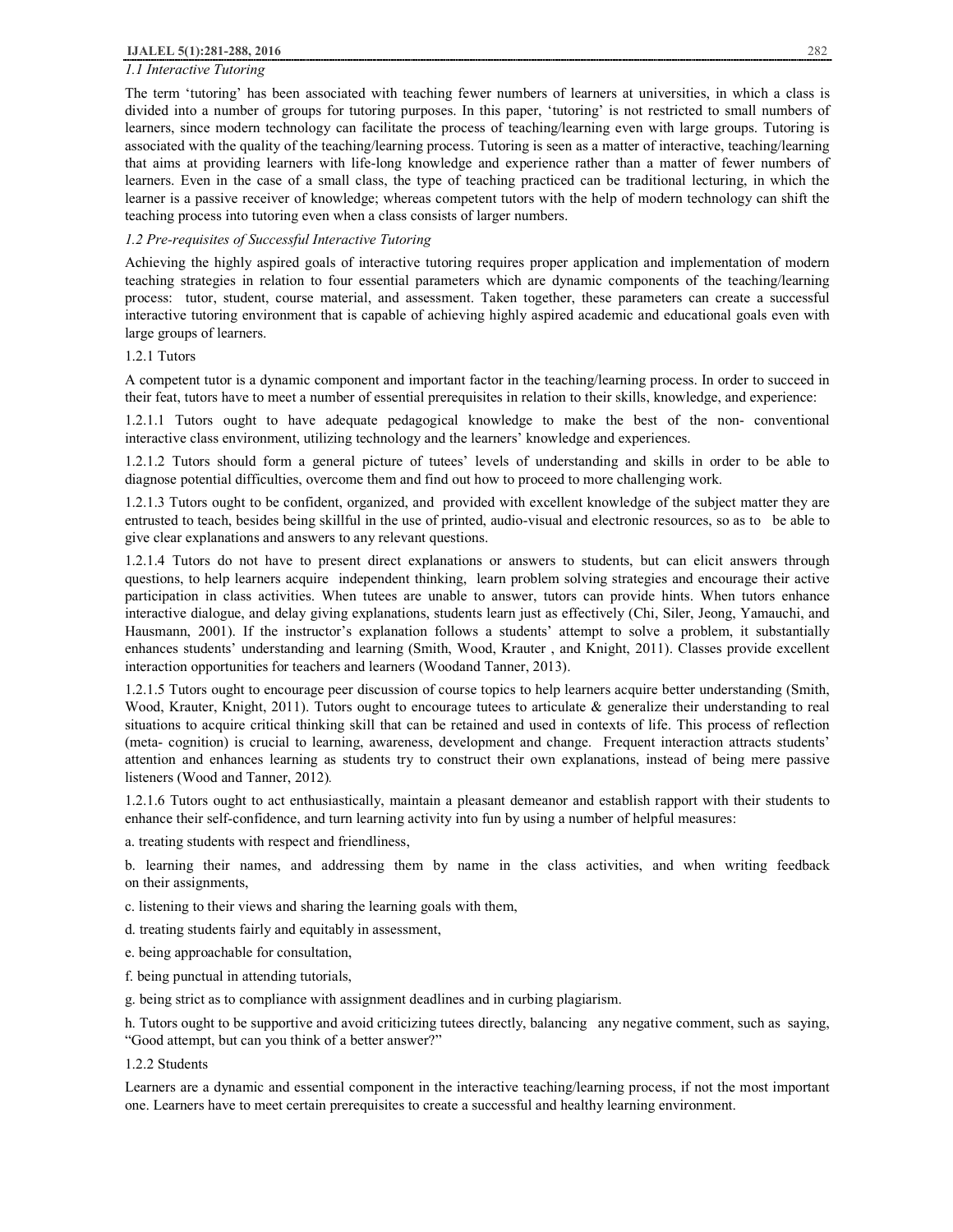1.2.2.1 A learner's linguistic and communicative skills are very important to his learning and progress. Students with such good skills are more confident and active in their academic activities, and achieve faster learning and academic progress. Learners also need analytical, and critical skills that enable them to make the best of their academic career.

1.2.2.2 A learner's attitude and degree of interest in learning and acquisition of knowledge is a major factor in the teaching/learning process. When learners are interested in their study, they are better prepared to exert serious efforts. They will also concentrate and be more attentive in tutorials, participate more in class activities which would positively reflect on his acquisition of knowledge.

1.2.2.3 A learner's amount of time/effort put in the process of learning is another important factor that would affect the interactive learning process. When some students fail to do that, it negatively reflects on their learning and academic progress.

# 1.2.3 Course Material

The availability and accessibility of Course Material such as adequate printed material, besides audio-visual and electronic resources can influence the teaching/learning process to a high extent, especially in open and blended studies. Such resources can enhance creative and self- learning, and help students develop independent thinking (Moravec, Williams, Aguilar-Roca and O'Dowd, 2010).

## *1.2.4 Assessment*

Assessment too is an important tool for safeguarding the proper direction of the teaching/learning process. Objective assessment can be indicative of the degree of learning achieved and the type of theoretical and practical knowledge acquired. Good assessment ought to be objective, on-going and comprehensive.

## **2. Tutoring at the AOU (Jordan Branch)**

The Arab Open University (AOU) was established in October, 2002 under the umbrella of the Arab Gulf Programme for Development (AGFUND), with three branches in Kuwait, Lebanon, and Jordan. Now it has expanded to nine branches in: Jordan, Lebanon, Kuwait, Bahrain, Egypt, Saudi Arabia, Oman, the Sudan, and Palestine. The university branches are accredited by the British Open University Validation Service (CICP), besides the local government accreditation authorities in the countries of the branches. Its main mission is to provide educational opportunities to a wide spectrum of learners, regardless of age (18-60), nationality, creed, or gender, who missed the chance to pursue their studies at traditional universities for various reasons, including those with special needs. It offers BA in a number of disciplines, and has MA programmes in Business, Information Technology, Education, and English Language and Literature.

The nature of teaching/learning at the AOU is that of blended studies. The term 'blended learning' has been given more than one interpretation in the literature (Oliver & Trigwell, 2005). In one sense, it was used as a synonym for e-learning (classroom-based courses in an electronic version), but later models seem to combine more than one delivery mode so that blended learning would offer more choices and become more effective (Singh:51-54). Blended learning at the AOU refers to a system of teaching/learning which is neither fully teacher-centered, nor fully student-centered, but a combination of direct tutor-student face-to-face class meetings, office hours on a weekly basis, independent selflearning, and e-learning (via online Course Forums, News Forums, and 2 weekly on-line scheduled hours for tutorstudent on-line interaction, via the University's Learning Management System (LMS ).

The British OU is associated with distance learning in which sometimes students finish their BA study without meeting their tutors, and some learners live in distant parts that do not afford libraries or internet connection. This explains why course designers and text compilers try to put any useful material into the module and text which consequently become a sort of practical micro library. The situation in the AOU, however, is somehow different since 25% of the credits of all courses are class meetings with tutors. The AOU students are not native speakers of English, and some of them suffer from poor English language skills.

Despite many challenges, the AOU has achieved high academic esteem and distinctive feats over a short period , yet for any institution to achieve its aspired goals, it has to review its status continually to overcome any hindrances and difficulties. As an insider tutor for many years at the AOU, (Jordan Branch, department of English language and literature), I have been able to observe a number of negative factors that affect tutoring within the teaching/learning context.

The main parameters associated with the application of tutoring strategies, and the difficulties that have been observed at the AOU (the case of Jordan Branch) will be discussed below. To verify the observations made, the results of a questionnaire in which 65 students took part shall be referred to later.

# *2.1 Tutors at the AOU*

The academic staff structure at the AOU consists of two main categories: full time tutors, and part-time ones, who are supervised by the programme coordinator (PC) and the Branch Course Coordinator (BCC) both of whom closely work with the General Course Coordinator (GCC) and relevant Dean at the Headquarters (in Kuwait). Besides teaching, tutors have office-hour meetings with students, do academic advising, attend workshops and training sessions, and have two online hours to interact with students weekly. Tutors' performance is appraised by the relevant PC, BCC, peer monitoring, and student online feedback at the termination of every semester. This many-channeled appraisal has proved quite successful in selecting high quality academic staff, as it reveals their points of strength (to be reinforced)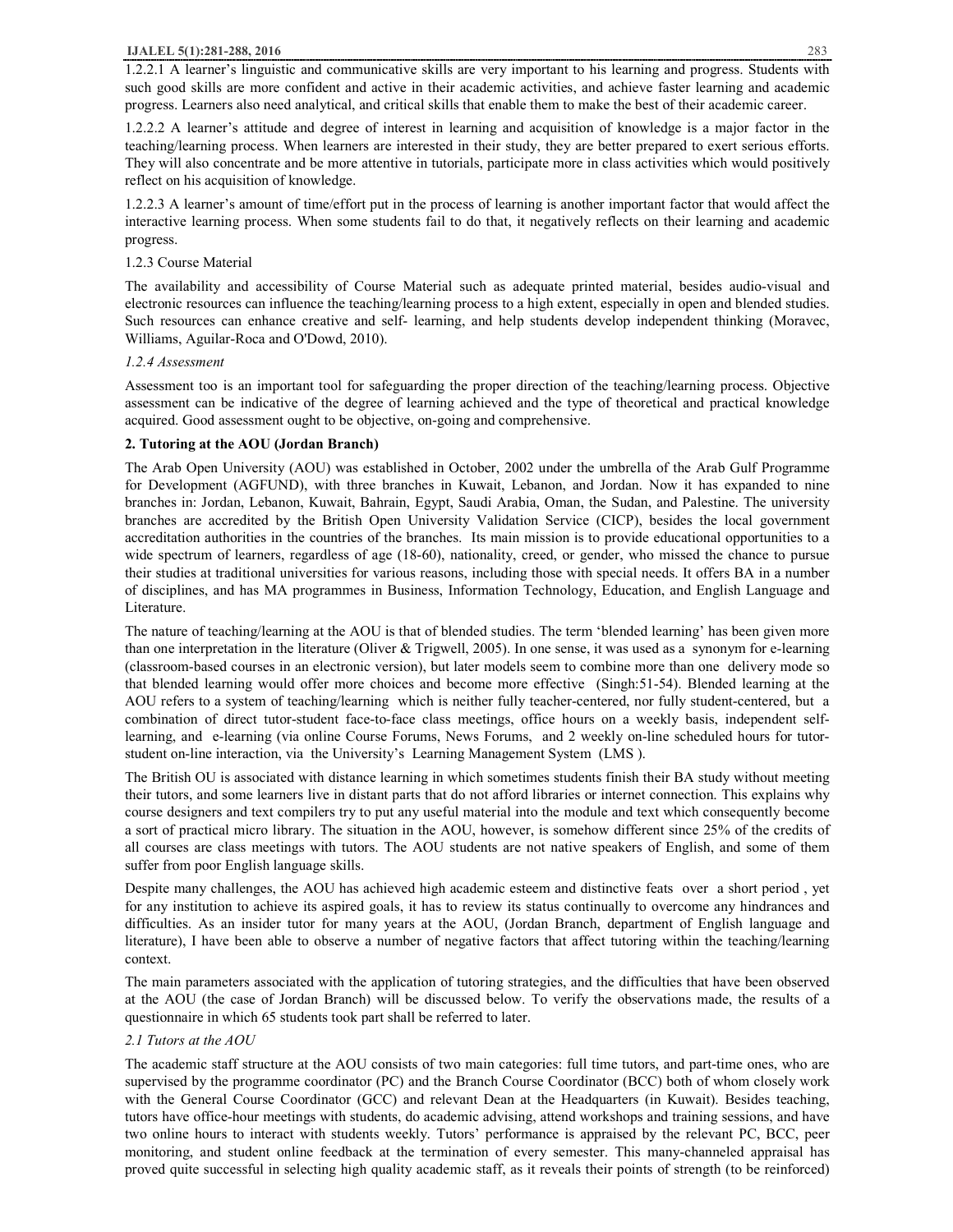and weakness (to be attended to). In response to a question about full time tutors' competence, 55 students out of 65 said they are very good, 9 students said they are good, and 1 student said they are fair.

Part-time tutors, who usually come from conventional universities, face some difficulty in getting adapted to the blended model of teaching/learning. They also find the syllabus they teach (which usually is endorsed by the British Open University) very challenging compared with the material they teach at their universities. The AOU administration annually holds an orientation session at the beginning of the first semester for its tutors in general and part time ones in particular, in an attempt to overcome the problem, but some part-timers continue to find difficulty in coping with the blended system and online requirements.

Suggested Solution:

a. The university ought to appoint more full-time tutors to reduce relying on part time ones in order to achieve a better standard of tutoring.

b. Newly appointed and part-time teachers need a more dense theoretical orientation and practical training in relation to the e-learning study systems in use (LMS, SIS, Online Communication, Online Assignment Marking, entering marks, etc.)

c. The BCC should help the part time teacher by directly supervising his online activities to overcome any difficulty encountered, and make him more aware of the nature of the AOU academic context.

## *2.2 Students' Difficulties*

2.2.1 Students at the AOU face some difficulties in relation to poor English language skills. The majority of AOU students are not only non-native speakers of English, but also come from heterogeneous literacy backgrounds, and many of them (especially the elderly ones) had left secondary school decades before joining the AOU, and had forgotten much of their previous knowledge of English. They also come from various types of employment; and many female students had been busy for years with their house wife duties and bringing up children. In fact, the majority lack some main language skills. With time, they regain a good amount of their forgotten English and build on it that facilitates their learning but many continue to face difficulty, which negatively affects their participation in class activities and performance in exams. In fact some of them graduate with a high degree of specialized knowledge, but have poor skills in English; and this may negatively affect their future careers as English "is considered essential for employment and survival in the marketplace" (Majdoubeh: 142). In response to a question about their English language skills, 24 out of 65 students who responded to the questionnaire said they were weak in more than one skill. In fact, 22 of them said their weakness was in more than one skill. Another question was about the reasons behind refraining from participation in class activities, to which 23 students out of 65 said the reason was lack of confidence in their language and communicative skills, whereas 14 students said the reason was shyness.

## Suggested Solution:

a. Remedial training sessions in English can be arranged for students who have weak skills, with special focus special focus on writing and self expression.

b. A remedial on-line English club supervised by an efficient staff tutor may be established for the purpose, in which learners would receive intensive language training in relation to vocabulary, grammar, and writing.

c. Tutors ought to diagnose the students who refrain from participating in class activities by asking those simple questions in the first stage, and providing them with reinforcing complements so as to help them regain self confidence.

2.2.2. The other main difficulty encountered by AOU students is associated with writing Tutor Marked Assignments (TMAs). In response to a question about whether students had experienced some difficulties in submitting E301 course assignments, 40 students out of 65 said they had experienced some difficulty in writing and submitting TMAs online, due to lack of previous e-learning experience; 20 out of them said they had experienced some difficulty in relation to TMA topics, and 59 out of 65 students said they had faced difficulty in writing TMAs because of time shortage, whereas only 6 out of 65 students said they usually allocate adequate time to their study. In fact, it has been a common observation among tutors that a large number of students do not read their textbooks and mainly rely on the tutors' explanation.

## Suggested Solution:

a. Students, especially new ones, need further remedial training sessions to become fully acquainted with using the University's e-learning systems, on-line communication, the LMS, and e-library.

b. Regarding the difficulty associated with TMAs, GCCs ought to choose topics that are clear, and suit the learners' level of academic level, so as learners would benefit from their assignments, instead of developing some negative feelings of frustration, that might encourage plagiarism tendencies among some of them, by trying to get ready-made TMAs that can escape anti-plagiarism programmes such as the 'Turn-It-In'.

c. As for student's problem with time shortage, tutors, counseling committees, and the Students Affairs Office can help students with time management, to make the best of their time through better awareness and organization of their tasks and responsibilities.

d. To resolve or at least reduce the negative impact of students' lack of pre-class preparation and in order to encourage student's in-class participation, 10 marks may be allocated to students' in-class participation, which requires redistribution of assessment marks. Ten marks may be taken from the marks allocated to MTAs and TMAs.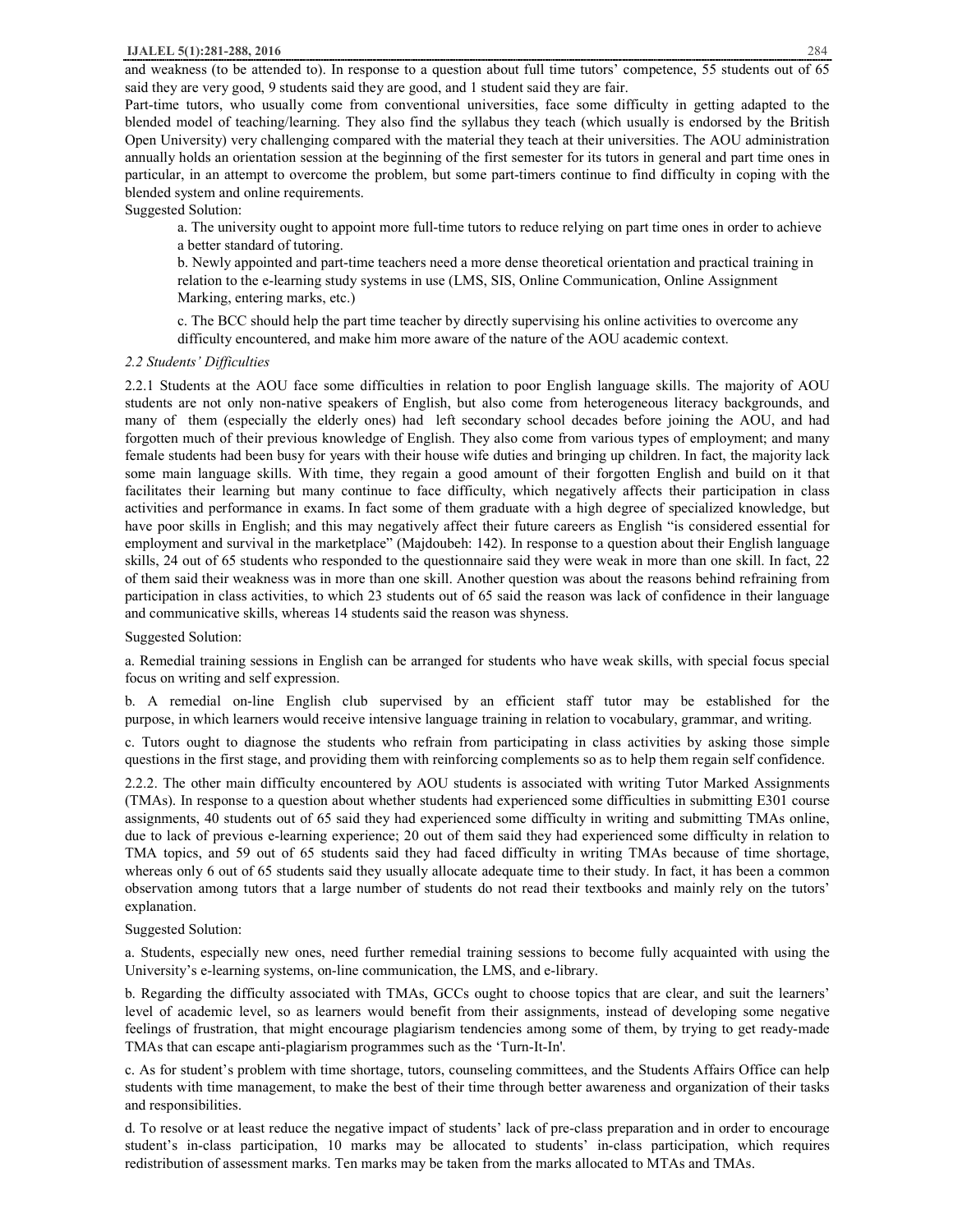# 2.3 *Course Package Material*

The course study package endorsed by the British Open University has excellent merits, and very rich material content, but not without some negative aspects observed in some courses. For practical reasons, a discussion of such negative aspects of course content will focus on the courses I teach (The art of English) which consists of two parts: E301A, *The art of English: everyday creativity*, by Maybin and Swann and E301B, by Goodman and O'Halloran .

## 2.3.1 Bulky Content

The feature of bulky content seems to have come from the British Open University context, where designers and text compilers try to put any useful material into the text which becomes a sort of micro library for learners in distant rural areas, with no access to libraries or internet. They mainly rely on the rich and varied content of courses. Where English is not the mother tongue, such Bulky content becomes a source of difficulty for students in terms of comprehension and time management. It also becomes challenging for tutors in blended studies within a semester of practically 15 face to face tutorials (a total of 30 class-hours). In the Final exams that are centralized for all branches, GCCs sometimes include obligatory questions, which mean tutors cannot skip any content material. This makes tutors shift focus from quality of teaching/learning to quantity of text to be covered, and from interactive tutoring to lecturing. The E301A package includes three books with a total of 768 pages (*The art of English everyday creativity* 455 pages, Ronald Carter's book: *Language and Creativity* 230 pages and a study guide 83 pages). The E301B package includes two books with a total of 545 pages (*The art of English literary creativity* 462 pages, and a study guide 83 pages). Both E301A and E301B parts contain a total of 1313 pages, all of which are about *creativity*. In response to a question about the difficulty encountered in covering the bulky material of the E301 course, 40 students out of 65 said it was 'difficult'.

# Suggested Solutions:

a. Tutors can use the LMS for on-line interaction before tutorials by emailing a number of questions related to the course material (pages) to be covered in face to face tutorials. Some questions may be followed by simple hints that would facilitate understanding or connect essential notions. Tutors can discuss the questions previously emailed to students in detail with adequate explanations, and practical exemplification relating some main points to real life contexts, so as to turn learning into a practical life experience and knowledge. At the end of the tutorial, they can present a summary, followed by some main questions to assess the level of the learners.

b. Course Chairs ought to avoid imposing obligatory questions. In some cases, the obligatory question has been avoided in the E301A and E301B courses.

c. It will also be quite good if students were given more question options such as answering 3 out of six questions, instead of answering three out of five questions (which is often the case in the final exams). Questions should focus on the more important topics. This will reduce content coverage pressure on both tutors and learners, as attention will be diverted from quantity coverage to better quality. Increasing the scope of curriculum, however, does not necessarily imply an increase in learning opportunities (Brophy: 13).

d. A good solution could be revising the material and omitting some unimportant or somehow redundant sections from the textbooks.

## 2.3.2 Inconsistent Technical Terminology

There is inconsistency in the use of some terms in the two parts of the same course, which could be due to being written by different authors. For example, in E301A (p.162), the term 'affective function' is used, but in E301B, the terms 'phatic function' (p.7), and 'interpersonal function' (p.314) are used. The term 'dialogicality' is used in E301A (p.419), while in E301B (p.436), the term 'addressivity' is used. In E301A (412), the term 'multi-voiced' is used, while in E301B (p.369), the term 'hetroglossia'is used. In E301B (p.7), the language 'referential' and 'phatic' functions are listed within Jacobson's six language functions; and Halliday's corresponding functions 'ideational' and 'interpersonal' are mentioned (p.314) without commenting on the overlap that withholds between such counterpart terms.

#### Suggested Solution:

a. Tutors ought to explain cases of overlap between such technical terms in different parts of the course.

b. To avoid inconsistencies, it would be better if both parts of a text are written by the same author, who will also keep in mind the line of consistent content development.

## 2.3.3 Lack of balance in the space given to the topics covered:

In E301A (Maybin & Swann, 2006) , 12 pages are allocated to the topic of crossing gender and bisexuals' language and gay identity (119-122 ; 140-148); but one paragraph is given to the Speech Act Theory of both Austin and Searl (E301A: 117). In E301B (by Goodman & O'Halloran:394) 1 line only is found to explain the term'collocation'. Many important topics, with which students are not familiar, are tackled in a very brief and inadequate manner, and tutors have the double task of explaining these theories and applying them to text analysis at the same time, which is very demanding in terms of time and efforts: (sociolinguistics, formalism, psycholinguistics, pragmatics, structuralism, Cognitive Poetics, Schema theories, intertextuality, dialogicality, heteroglossia, etc.)

#### Suggested Solution:

a. The space allocated to each topic and sub-topic ought to be balanced in accordance with its importance and relevance.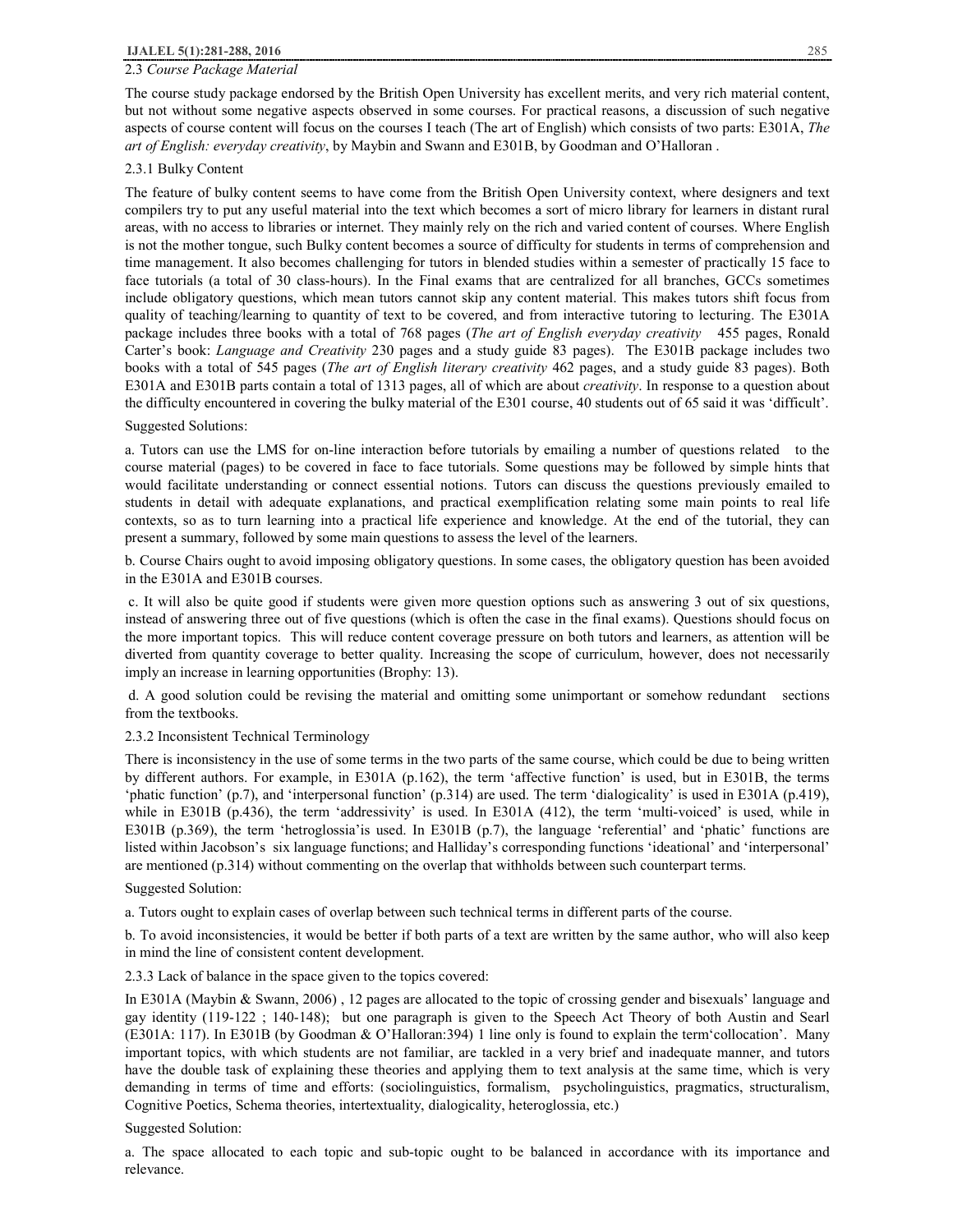## **IJALEL 5(1):281-288, 2016** 286

b. Course chairs can balance the focus they put on topics within the course study calendar, according to their importance and relevance, in coordination with tutors regardless of the space such topics occupy in the textbook.

## 2.3.4 Lack of Content Development

In some cases, lack of content development has been observed not only from one course to another, but also between parts A & B of the same course. The explanation of technical terms is supposed to be simpler and more detailed or exemplified in part 'A' of the course, which usually pre-cedes part 'B'; but the contrary is observed in certain cases. For example, the term 'affordance' is given a specialized and brief explanation in E301A (p.17): "affordance refers to what English makes available to its users by virtue of its structure". It is given a simpler explanation in E301B (p.305), which should be the other way round:

"Affordances are properties of the relationship between organism and the material environment…a tree affords shade to a lion and perching to an eagle, for example, as well as climbing to a child."

#### Suggested Solution

a. Course content ought to have a line of planned development.

b. It would be better to let both parts of specialized advanced courses be taught by the same tutor, who will be in a better position to connect their various notions and use examples from both parts for better explanation.

#### 2.3.5. Content Material Repetition:

In some courses, much of the content material in the first part (A) is repeated in the second part (B) with different details, which can be due to having been written by different authors. For example, in Ch.1, E301A, and Ch.1, E301B, Carter's three models of literariness: (inherency, socio-cultural, and cognitive models) are discussed with different details. In Ch.2, E301A, and Ch.3, E301B, narrative is tackled in different details.

## Suggested Solutions

a. Tutors can relate the content of similar chapters in both parts  $(A \& B)$  of some courses and tackle them as one unit to enhance a better and more comprehensive understanding of relevant topics. b. In future b. In future new editions of the text, similar content dispersed in different chapters of part 'A' and 'B' of some courses would better be merged into one unit or chapter. It would be more useful for learners to have similar topics in different chapters or parts merged. This will not only present a more consistent and comprehensive topic to the learners, but also reduce the bulky amount of material, saving time and space for other important topics.

## 2.3.6. Odd Cultural Content

Some texts contain topics that are not welcome within the Arab-Islamic cultural context, such as sexual taboos. For example, in E30A, seven pages (149-156) are about gay language and eight pages (140-148) about bisexual language).

#### Suggested Solution:

Tutors in coordination with GCCs can suggest skipping any culturally annoying material, as a short term solution, and considering the omission of such material in future revisions of the textbook.

## 2.3.7. Unnecessary Repetition

There is a lot of unnecessary repetition in many chapters of the two parts of some courses, and between different courses within the same programme. The following are some such examples:

a. Ch.1 in E301A tackles Carter's three models of literariness: inherency, socio-cultural, and cognitive.

b. Ch. 1. In E301B tackles the same 3 models with additional details.

c. Ch.2 in E301A is about narrative structure and types of stories, while Ch. 3 in E301B is about plot and characterization in narrative.

d. Ch.5 (Making Connections with Technology) and Ch.8 (The19<sup>th</sup> century Communication Revolution) in E301A, and Ch.7 (Literature and Technology) in E301B tackle the relation between technology and language creativity.

Suggested Solution:

Some chapters that contain related and similar content can be merged to save space for some more important topics, and curbed unnecessary repetition.

### *2. 4 Assessment at AOU*

The AOU endeavours to achieve objective assessment that is essential to creating a healthy academic learning environment in which learners feel being equally treated. Assessment at AOU consists of a written Mid-term exam (of 30 marks), a written final examination (of 50 marks), and one or more written assignments (TMA of 20 marks). The course chair nominated by the dean of the faculty is responsible for unified exams and TMAs, in which students in all AOU branches answer the same questions. Centralized and unified exam policy at the AOU aims at achieving homogenous assessment in different Branches in the relevant Arab countries. A tutor who deals fairly and objectively with his students creates a positive self-image and promotes positive feelings and trust among learners.

Some negative aspects, however, have been observed in relation to MTAs and Final Exam questions. In some cases, the same set of questions used in a previous semester was used again in a subsequent semester, which may give advantage to students familiar with such previous questions. In other cases, questions focused more on a certain chapter or on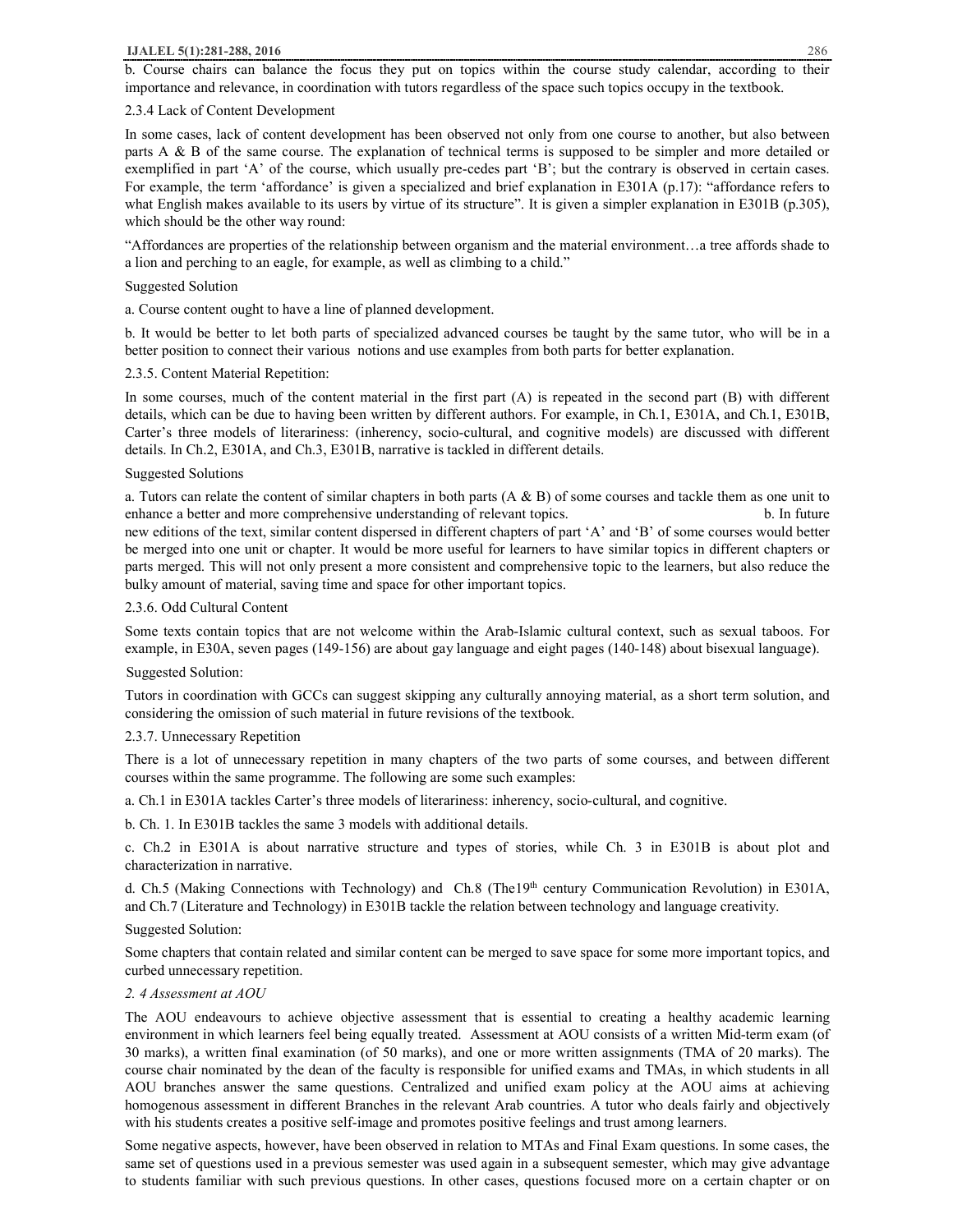## **IJALEL 5(1):281-288, 2016** 287

secondary issues in the textbook to the negligence of other parts. Questions sometimes were too long, or included some repetition in different wording.

Suggested Solution:

a. GCCs ought to invite BCCs to seriously participate in exam sets.

b. Questions ought to focus on the more important issues in the text.

c. Questions ought to take into consideration the time limit available to students for answering and should not include a direct or indirect repetition of another question within the same set.

d. Due to the bulkiness of content, obligatory questions ought to be avoided.

e. Increasing answer options would be a positive factor in shifting focus from quantity of material (to be covered) to quality of learning to be achieved.

f. In order to encourage student's preparation and in-class participation, 10 marks may be allocated to students' in-class participation (leaving the MTA and TMA with 40 marks instead of 50 marks.)

#### **3. Conclusions**

1. Interactive tutoring is not a matter of student numbers in a classroom, as much as the teaching/learning approach being used. It is also not a matter of polarity, but rather a continuum in which the teaching/learning process may become increasingly oriented towards interactive tutoring or towards traditional lecturing.

2. The degree of overcoming hindrances that hider proper teaching/learning will decide the degree of shift from traditional lecturing to interactive tutoring.

3. Some practical measures that can be taken to shift the teaching/learning process to successful Interactive tutoring are:

a. More full-time tutors should be appointed to reduce relying on part-timers, in order to achieve a better standard of tutoring. Newly appointed and part-timers need more dense theoretical orientation and practical training in relation to the e-learning study systems in use, such as the LMS, online communication, online assignment marking and entering marks into the Student Information System (SIS).

b. The BCC should help the part-timers to overcome any difficulty encountered, and make them more aware of the nature of the AOU technology-oriented teaching/learning context.

c. Remedial training sessions in English can be arranged for students with weak skills in English. A remedial on-line English club supervised by an efficient staff tutor may be established for the purpose, in which learners would receive intensive language feedback in relation to vocabulary, grammar, and writing. Tutors ought to diagnose the students who refrain from participating in class activities and address them with reinforcing complements so as to help them regain self confidence.

d. Students, especially freshmen, need further training sessions to become fully acquainted with e-learning systems (online communication, LMS, SIS, and e-library).

e. GCCs ought to choose topics that are clear, and help students develop research skills and curb plagiarism tendencies. Tutors' guidelines about TMAs can also be of much help to learners.

f. Tutors, counseling committees, and the Students Affairs Office can help students with time management, to make the best of their time in performing their tasks and responsibilities.

g. To overcome the problem of bulky content material, tutors can use the LMS for on-line interaction before tutorials.

h. GCCs ought to avoid imposing obligatory questions, give more question options, and focus on the more important topics to shift efforts from quantity coverage to better learning quality. They should invite BC to seriously participate in suggesting exam questions.

i. Redistribution of assessment marks by allocating some marks to students' oral skills and in-class participation will positively reflect on their in-class preparation, acquisition of knowledge, skills and better achievement.

# **References**

Bloom, B. (1984). The 2 Sigma Problem: the Search for Methods of Group Instruction as Effective as One-to-one Tutoring*. Educational Research, 13*, 4-16.

Brophy, J. (2011). *Teaching*. Geneva, International Academy of Education, Unesco.

Ronald, C. (2004). *Language and Creativity*. New York: Routledge*.* 

Chi MTH, Siler, S.A., Jeong, H.Y.T, & Hausmann, RG. (2001). Learning Tutoring from Human. *Cognitive Science*, *25,* 471–533.

Crowe, A., Dirks, C., & Wenderoth, MP. (2008)*.* Biology in Bloom: Implementing Bloom's Taxonomy to Enhance Student Learning in Biology. *CBE Life Sci Educ, 7,* 368-381.

Freire, P. (2005). The adult Literacy Process as Cultural Action for Freedom. In J. Maybin (ed.). *Language and Literacy in Social Practice*, London: the Open University.